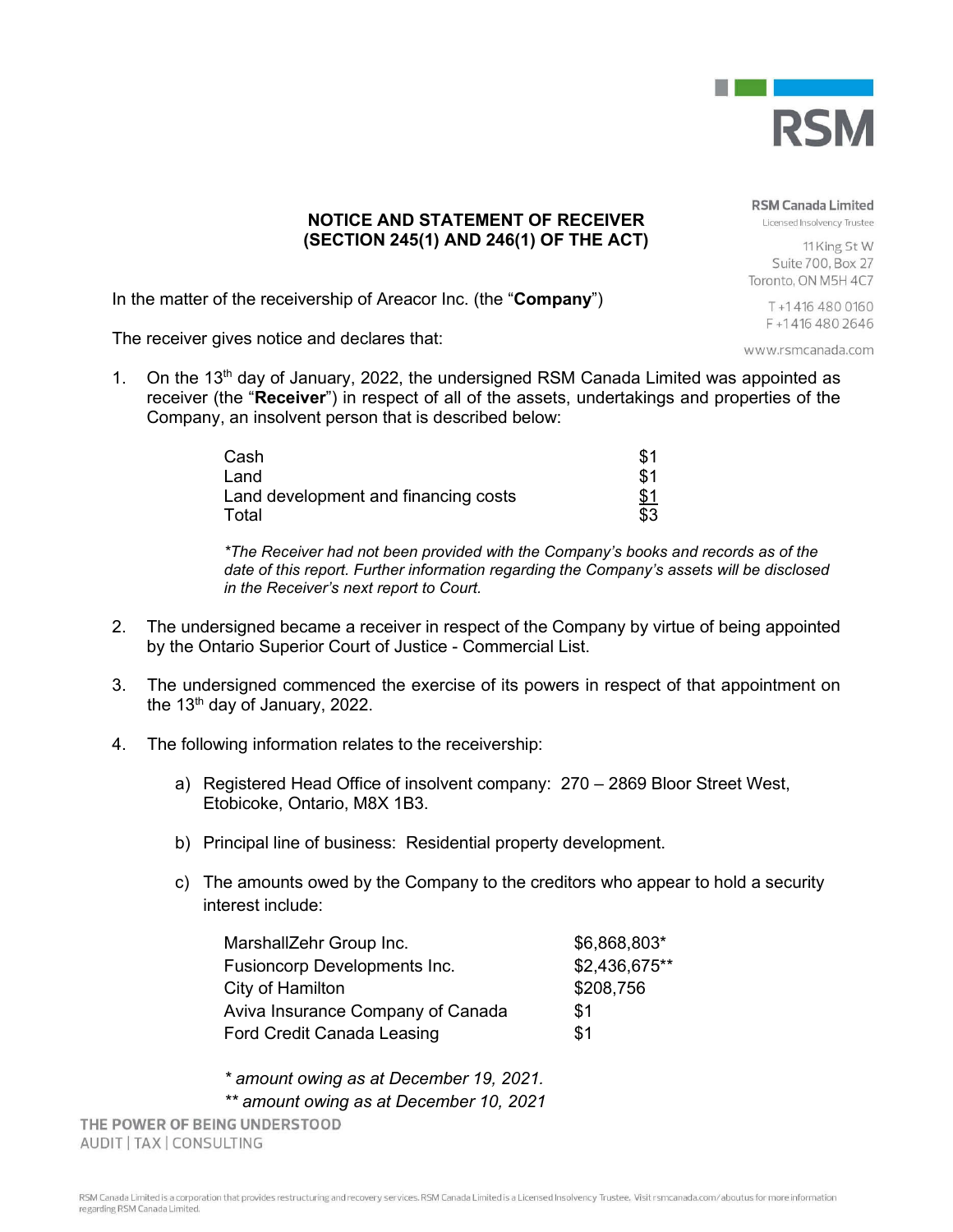January 21, 2022 Page 2

- d) The list of creditors of the Company and the amount owed to each creditor by the insolvent company is attached. This list has been compiled from information available to the Receiver including the books and records of the Company and a search of the Personal Property Security Registration System, and has not been audited or verified by the Receiver. The fact that persons are receiving this notice or are included on the creditors list does not mean that it has been determined that they are a creditor or that if they are a creditor, that their claim is admitted in the amount set out on that list.
- e) The current intended plan of the Receiver, to the extent that such a plan has been determined, is to realize on the assets of the Company.
- f) Contact person for the Receiver:

Jeffrey Berger RSM Canada Limited 11 King Street West Suite 700, PO Box 27 Toronto, Ontario M5H 4C7 Telephone: (647) 726-0496 Facsimile: (416) 480-2646 E-mail: jeff.berger@rsmcanada.com

g) Additional information: A copy of the receivership order is posted on the Receiver's website at:

http://www.rsmcanada.com/areacor-inc

Other pertinent public information will be posted to this website as that information becomes available.

Dated at Toronto this 21<sup>st</sup> day of January, 2022.

**RSM CANADA LIMITED,** solely in its capacity as Courtappointed Receiver of Areacor Inc., and not in its personal or corporate capacity Per: Bryan<sup>7</sup>A. Tannenbaum, FCPA, FCA, FCIRP, LIT President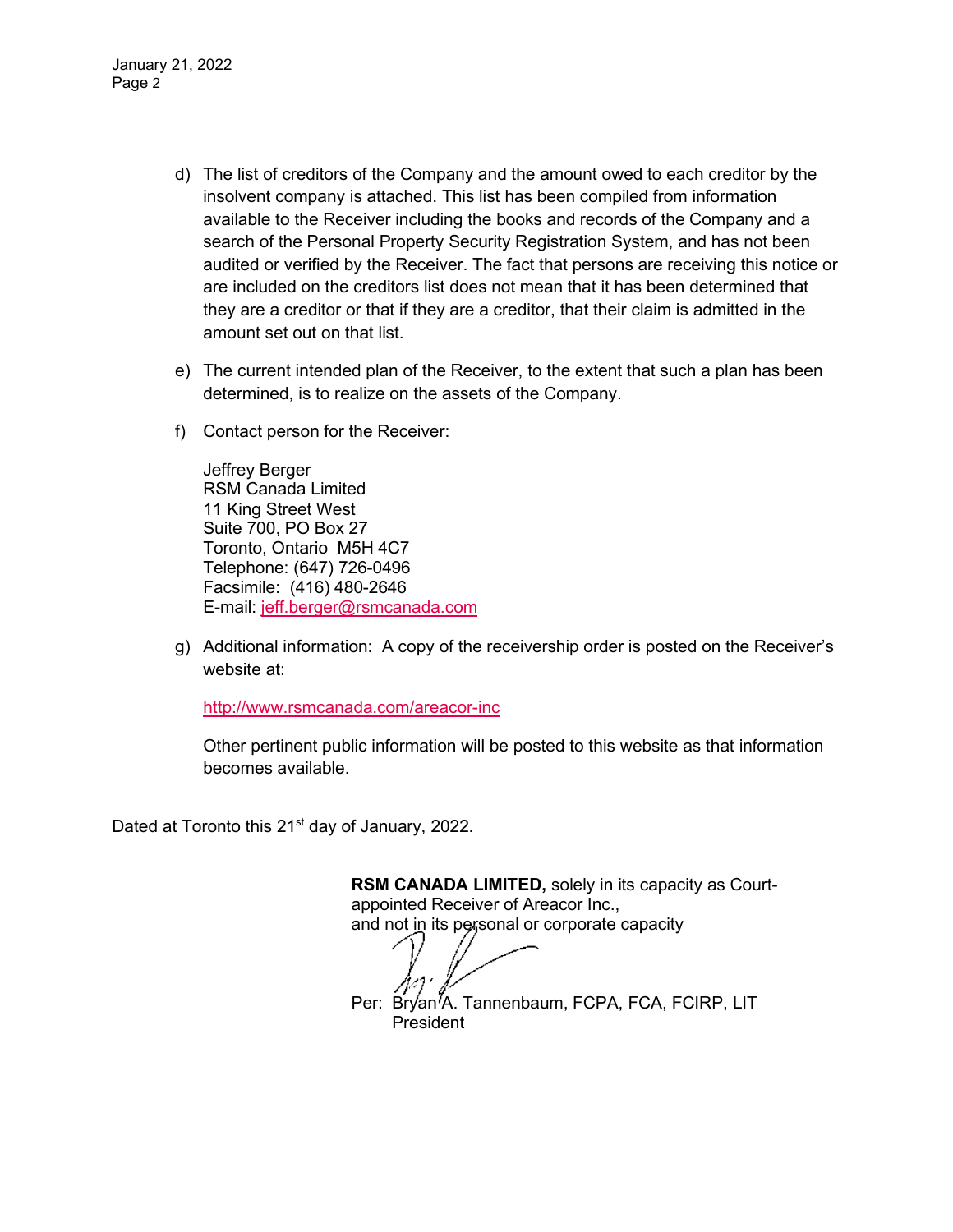# **RSM CANADA LIMITED In the Matter of the Receivership of Areacor Inc.**

| <b>MAILING LIST</b>                              |                 |
|--------------------------------------------------|-----------------|
| Creditors who appear to hold a security interest |                 |
| MarshallZehr Group Inc.                          | \$<br>6,868,803 |
| Fusioncorp Developments Inc.                     | 2,436,675       |
| City of Hamilton                                 | 208,756         |
| Aviva Insurance Company of Canada                | 1               |
| <b>Ford Credit Canada Leasing</b>                | 1               |
| Total                                            | \$<br>9,514,236 |
| <b>Other Creditors</b>                           |                 |
| A.T. McLaren Limited                             | \$<br>3,709     |
| Abdulwassie Behran                               | 1,102           |
| Aird & Berlis LLP                                | 29,811          |
| <b>Alectra Utilities</b>                         | 181             |
| Canadian Insurance Brokers Inc.                  | 3,354           |
| City of Hamilton - Development Charges           | 208,756         |
| City of Hamilton - Property Taxes                | 126,386         |
| <b>Glynn Group Incorporated</b>                  | 7,702           |
| Hamilton Municipal Parking System                | 36,708          |
| <b>Harris Sheaffer LLP</b>                       | 19,397          |
| Lintack Architects Incorporated                  | 16,975          |
| Pretium                                          | 2,023           |
| SimpsonWigle Law LLP                             | 19,721          |
| <b>Sunbelt Rentals</b>                           | 195             |
| Terraprobe                                       | 4,574           |
| <b>Westmount Guarantee</b>                       | 3,788           |
| Total                                            | \$<br>484,381   |